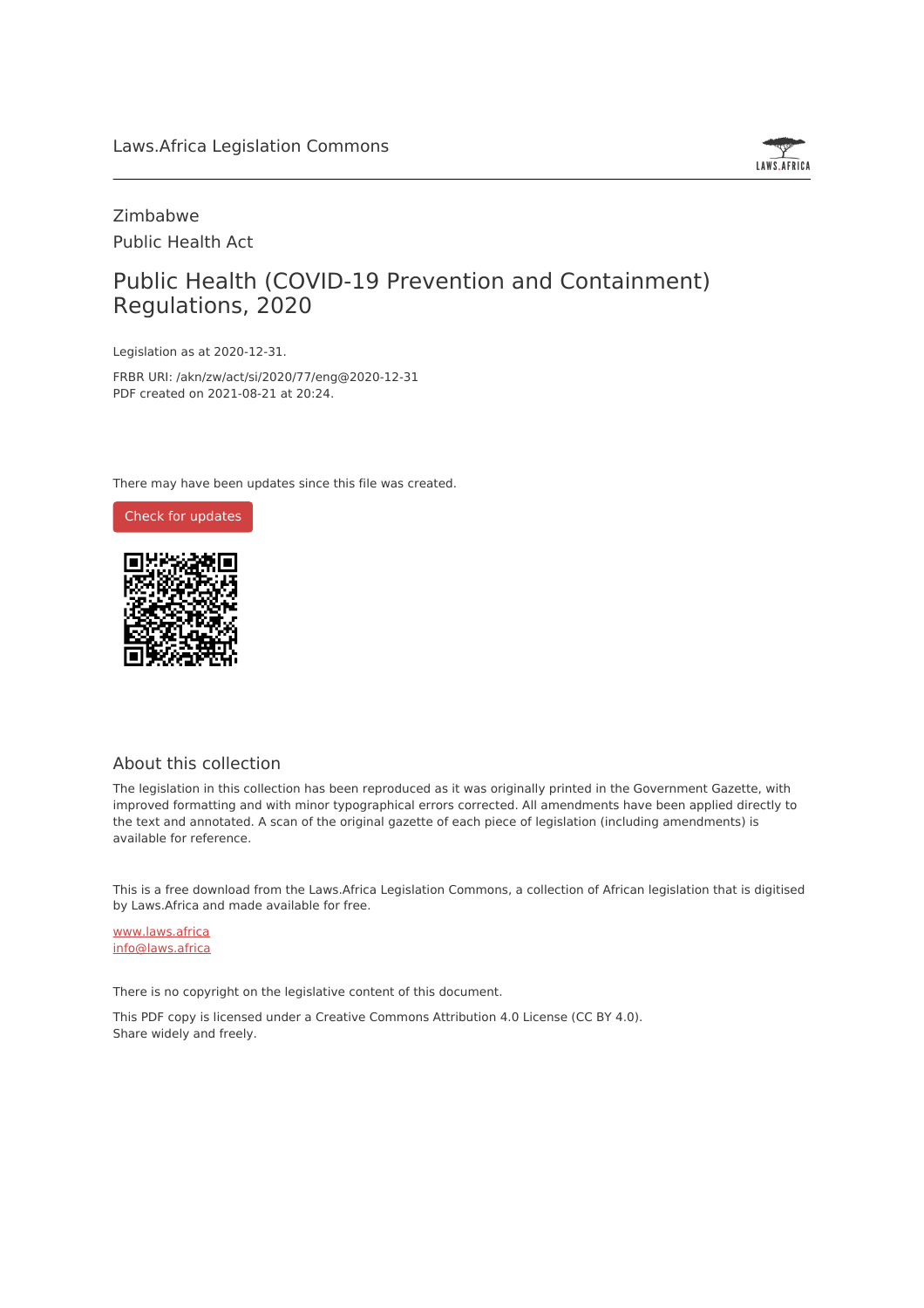# **Table of Contents**

| Public Health (COVID-19 Prevention and Containment) Regulations, 2020<br>Statutory Instrument 77 of 2020 | 3              |
|----------------------------------------------------------------------------------------------------------|----------------|
|                                                                                                          | 3              |
| 1. Title                                                                                                 | 3              |
| 2. Interpretation                                                                                        | 3              |
| 3. Declaration of COVID-19 as Formidable Epidemic Disease                                                | $\overline{4}$ |
| 4. Object and scope of regulations                                                                       | 4              |
| 5. Prohibition of gatherings                                                                             | 4              |
| 6. Compulsory testing, detention, etc. to contain COVID-19                                               | 5              |
| 7. Places of quarantine and isolation                                                                    | 6              |
| 7A. Special provision for Part IIIB exempted persons under SI 83 of 2020                                 | 6              |
| 8. Ministerial orders                                                                                    | 8              |
| 9. Certification of certain enforcement officers                                                         | 9              |
| 10. Assistance by area civil protection officers                                                         | 9              |
|                                                                                                          |                |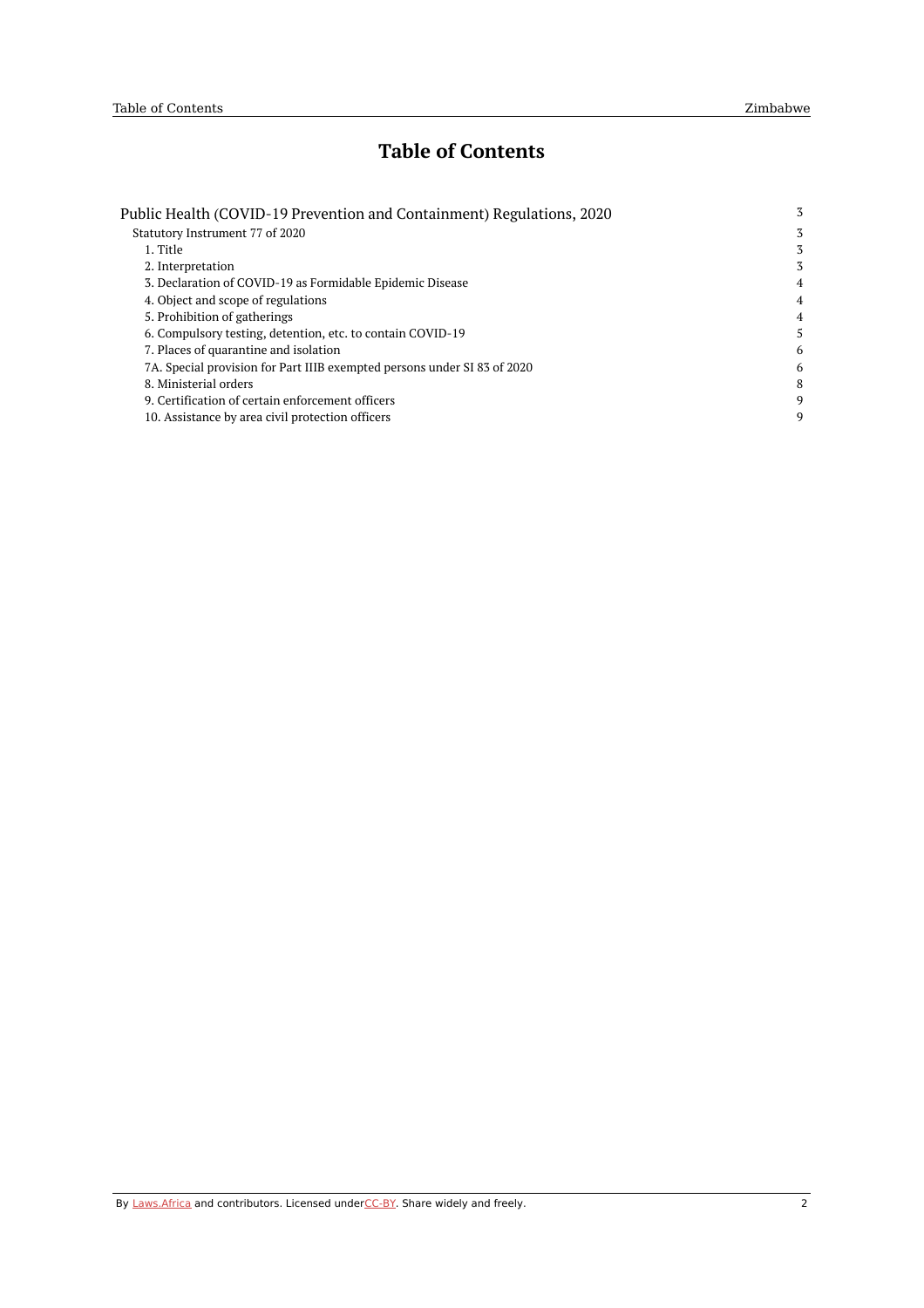**Zimbabwe**

# **Public Health Act**

# <span id="page-2-1"></span><span id="page-2-0"></span>**Public Health (COVID-19 Prevention and Containment) Regulations, 2020**

## **Statutory Instrument 77 of 2020**

Published in [Government](https://commons.laws.africa/akn/zw/act/si/2020/77/media/publication/zw-act-si-2020-77-publication-document.pdf) Gazette no. 24 on 23 March 2020 **Commenced on 23 March 2020**

*[Up to date as at 31 December 2020]*

*[Amended by Public Health (COVID-19 Prevention, Containment and Treatment) [\(Amendment\)](https://africanlii.org/akn/zw/act/si/2020/82) Regulations, 2020 (No. 1) (Statutory Instrument 82 of 2020) on 28 March 2020]*

*[Amended by Public Health (COVID-19 Prevention, Containment and Treatment) [\(Amendment\)](https://africanlii.org/akn/zw/act/si/2020/98) Regulations, 2020 (No. 2) (Statutory Instrument 98 of 2020) on 2 May 2020]*

*[Amended by Public Health (COVID-19 Prevention, Containment and Treatment) [\(Amendment\)](https://africanlii.org/akn/zw/act/si/2020/103) Regulations, 2020 (No. 3) (Statutory Instrument 103 of 2020) on 6 May 2020]*

*[Amended by Public Health (COVID-19 Prevention, Containment and Treatment) [\(Amendment\)](https://africanlii.org/akn/zw/act/si/2020/225a) Regulations, 2020 (No. 4) (Statutory Instrument 225A of 2020) on 30 September 2020]*

*[Amended by Public Health (COVID-19 Prevention, Containment and Treatment) [\(Amendment\)](https://africanlii.org/akn/zw/act/si/2020/314) Regulations, 2020 (No. 5) (Statutory Instrument 314 of 2020) on 31 December 2020]*

IT is hereby notified that the Minister of Health and Child Care has, in terms of section 68 of the Public Health Act *[Chapter 15:17]*, made the following regulations: —

## <span id="page-2-2"></span>**1. Title**

(1) These regulations may be cited as the Public Health ( COVID-19 Prevention and Containment) Regulations, 2020.

## <span id="page-2-3"></span>**2. Interpretation**

In these regulations —

"**area civil protection officer**" means an area civil protection officer referred to in section 17 of the Civil Protection Act *[Chapter 10:06]*',

"**COVID-19**" means the Novel Coronavirus (2019-nCov), which is an infectious disease caused by a virus which, having emerged during 2019, was declared a global pandemic by the World Health Organisation on the 11th March, 2020;

#### "**enforcement officer**" means —

- (a) a police officer, peace officer or member of the municipal police force established for any local authority; or
- $(h)$ the Chief Health Officer, every Director (Health Services) of any local authority, every district health officer of any district, and every medical officer of health (in each case assisted by a police officer, peace officer or member of a municipal police force);
- $(c)$ an area civil protection officers identified pursuant to [section](#page-8-1) 10;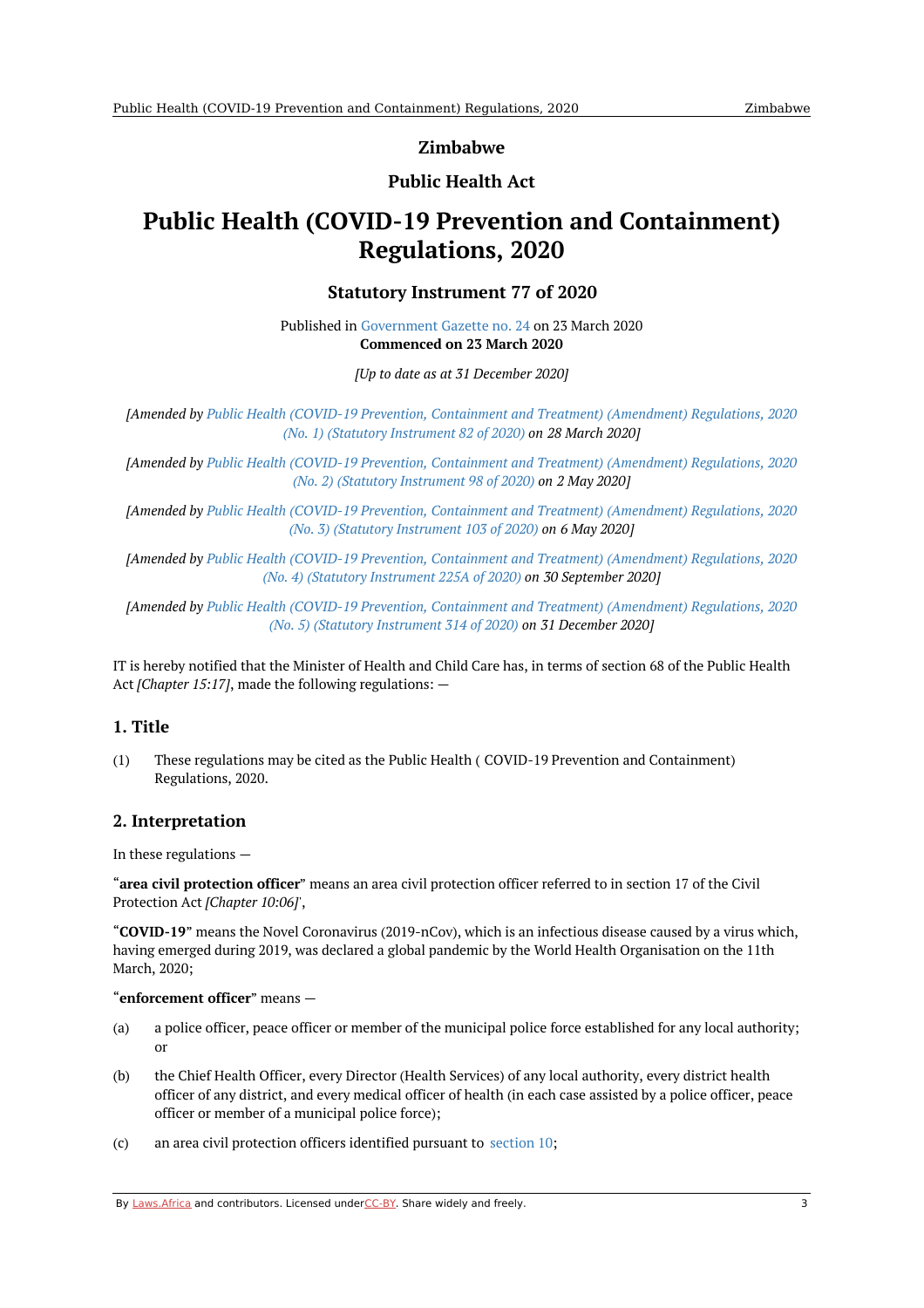<span id="page-3-3"></span>(1) a member of the Defence Forces of Zimbabwe authorised by his or her commanding officer and acting by virtue of section 213(2)(c) of the Constitution under the guidance of any enforcement officer referred to in paragraph (b);

[paragraph (1) inserted by section 2(a) of Statutory [Instrument](https://africanlii.org/akn/zw/act/si/2020/82) 82 of 2020. Possible typographical error: amendment *says insertion of (1) after paragraph (e) but last paragraph is (c)]*

"**FED declaration**" means the declaration in terms of section 3 (1) of COVID-19 as a formidable epidemic disease;

"**gathering**" means any assembly, concourse or procession of more than one hundred (100) persons, whether wholly or partially in open air or in a building;

Provided that an order made under [section](#page-7-0) 8 may reduce the number of persons constituting a gathering for the purpose of this definition to any number down to two persons;

*[proviso to the definition of "gathering" inserted by section 2(b) of Statutory [Instrument](https://africanlii.org/akn/zw/act/si/2020/82) 82 of 2020]*

"**isolation**" means separating a sick individual with COVID-19 from healthy individuals in such a manner as to prevent the spread of infection or contamination by COVID-19;

"**quarantine**" means separating asymptomatic individuals potentially exposed to COVID-19 from non-exposed individuals in such a manner as to prevent the possible spread of infection or contamination by COVID-19;

"**school**" means a Government school or a school registered under the Education Act *[Chapter 25:04]*,

#### <span id="page-3-0"></span>**3. Declaration of COVID-19 as Formidable Epidemic Disease**

- (1) In terms of section 64(1)(a) of the Act, and for the purposes of Sub-PartC of Part IV ("Infectious Diseases") of the Act, COVID-19 is declared to be a formidable epidemic disease.
- (2) The declaration of COVID-19 as a formidable epidemic disease has effect until such time as the Minister, by General Notice in the *Gazette*, terminates the declaration.

[\[subsection](https://africanlii.org/akn/zw/act/si/2020/314) (2) substituted by section 2 of Statutory [Instrument](https://africanlii.org/akn/zw/act/si/2020/98) 98 of 2020 and by section 2 of Statutory *Instrument 314 of 2020]*

(3) Pursuant to subsection (2), the holding of any by-election to fill a casual vacancy in Parliament or in a local authority is, for the duration of the period of the declaration of COVID-19 as a formidable epidemic disease, suspended, and if such vacancy occurred while such declaration is in force, no part of the period from the date of such vacancy to the date of the end of the declaration shall be counted for the purposes of section 158(3) of the Constitution.

*[subsection (3) inserted by section 2 of Statutory [Instrument](https://africanlii.org/akn/zw/act/si/2020/225a) 225A of 2020]*

#### <span id="page-3-1"></span>**4. Object and scope of regulations**

- (1) The object of these regulations is to enable the implementation of measures to prevent, contain and treat the incidence of COVID-19.
- (2) These regulations are enforceable whether or not a State of Disaster in relation to COVID-19 is in force under the Civil Protection Act *[Chapter 10:06]*.

#### <span id="page-3-2"></span>**5. Prohibition of gatherings**

- (1) In order to contain the spread of COVID-19, all gatherings for whatever purpose, are hereby prohibited during the period when the FED declaration is in force.
- (2) An enforcement officer must, where a gathering takes place in contravention of subsection  $(1)$  –
	- (a) order the persons atthe gathering to disperse immediately; and

By [Laws.Africa](https://edit.laws.africa/widgets/pdf-attribution) and contributors. Licensed und[erCC-B](https://edit.laws.africa/widgets/pdf-cc-by)Y. Share widely and freely. 4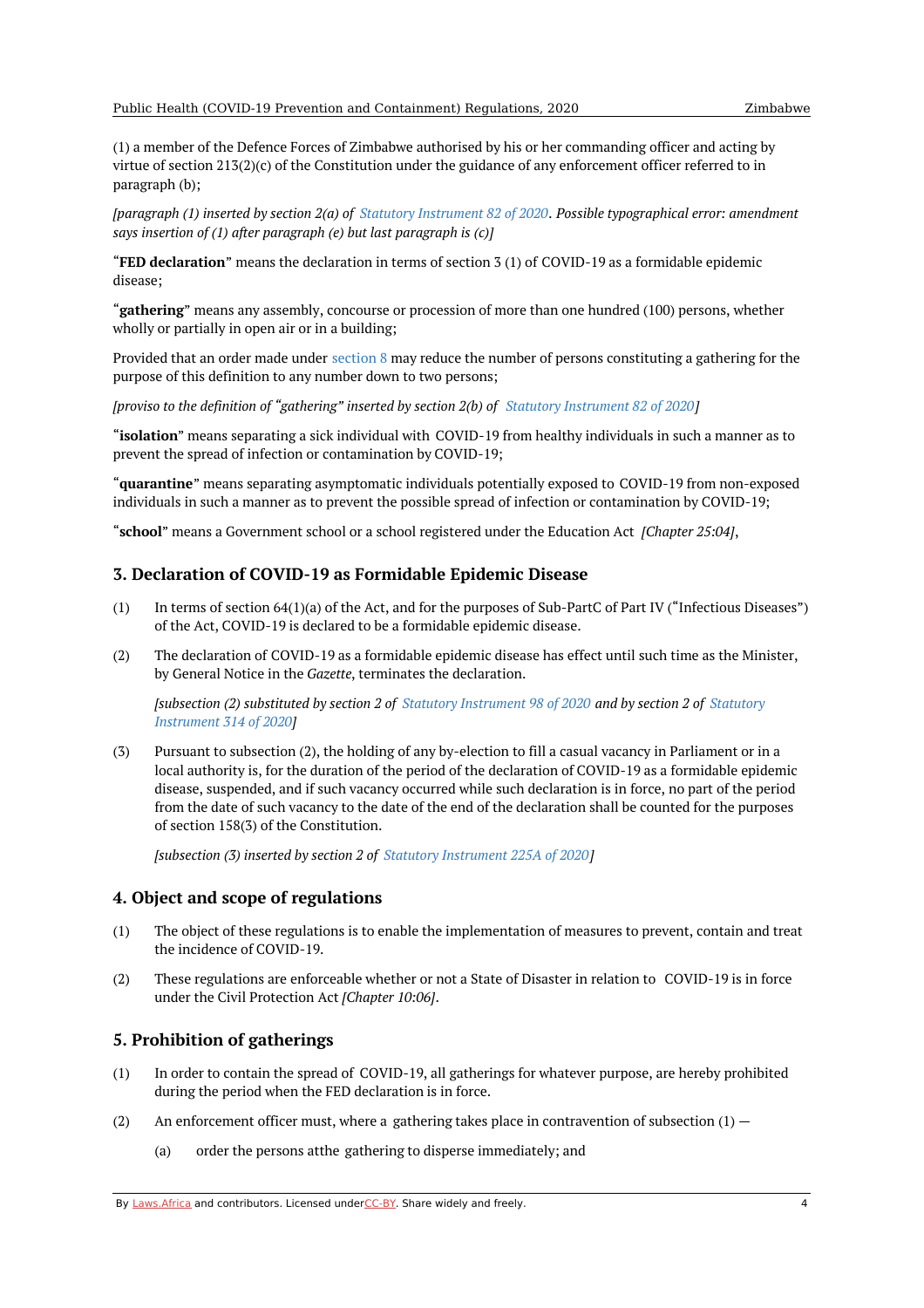- (b) if they refuse to disperse, take appropriate action, including (subject to the Criminal Procedure and Evidence Act) arrest and detention.
- (3) Subsection (2) does not apply to any school, unless —
	- (a) a district health officer, in relation to any school within a district for which the district health officer is responsible; or
	- (b) a Director (Health Services), in relation to any local authority for which the Director (Health Services) is responsible; or
	- (c) the Minister, acting on the advice of the Chief Health Officer; or
	- (d) the Chief Health Officer, after consulting the Minister; or

declares by any means likely to make such declaration known to the school or schools concerned, that any specified school or group or class of schools shall be regarded as a gathering for the purposes of this section.

- (3) Any person partaking at a gathering or convener thereof—
	- (a) partakes in or convenes a gathering knowing that such gathering is prohibited in terms of subsection (1); or
	- (b) refuses to disperse from a gathering after being ordered to disperse in terms of subsection (2)(a);

shall be guilty of an offence and liable to hue not exceeding level 12 or to imprisonment for a period not exceeding one year to both such Hue and such imprisonment.

*[Please note: numbering as in original.]*

#### <span id="page-4-0"></span>**6. Compulsory testing, detention, etc. to contain COVID-19**

- (1) An enforcement officer referred to in paragraph (b) of the deh nition of " enforcement officer" in [section](#page-3-3) 2 may, in relation to any individual or group of individuals who are suspected of being infected with, or who may have recently been exposed to the risk of infection by, COVID-19, order any one or a combination of the following things —
	- (a) order the individual or individuals concerned to submit to a medical examination, instantly or at the time and place ordered, which examination may include but not be limited to the taking of any bodily sample by a health practitioner or other person acting under the supervision of a health practitioner;
	- (b) order the mandatory treatment or prophylaxis of the individual or individuals concerned;
	- (c) order the sequestration or disinfection or both of the baggage and personal effects of the individual or individuals concerned;
	- (d) order the disinfection or evacuation (for a period not exceeding 24 hours) or both of the homes of the individual or individuals concerned or of any building or premises wherein they work or gather for any purpose;
	- (e) order the on-site detention, isolation or quarantining of the individual orindividuals concerned, or their removal to a hospital or place of isolation or quarantine, and their detention at such site, hospital or place of isolation, pending the examination, treatment, prophylaxis or disinfection contemplated by paragraph (a) or (b), for a period expiring 48 hours after such order or until the certification of the individual or individuals concerned to be free of infection from COVID-19, which occurs the later.
- (2) An enforcement officer may order any individual or group individuals who have been confirmed, clinically or by a laboratory, as having COVID-19 to be quarantined for a period of up to 14 days within their homes or in a hospital or place of isolation and, during the period the quarantine is in force—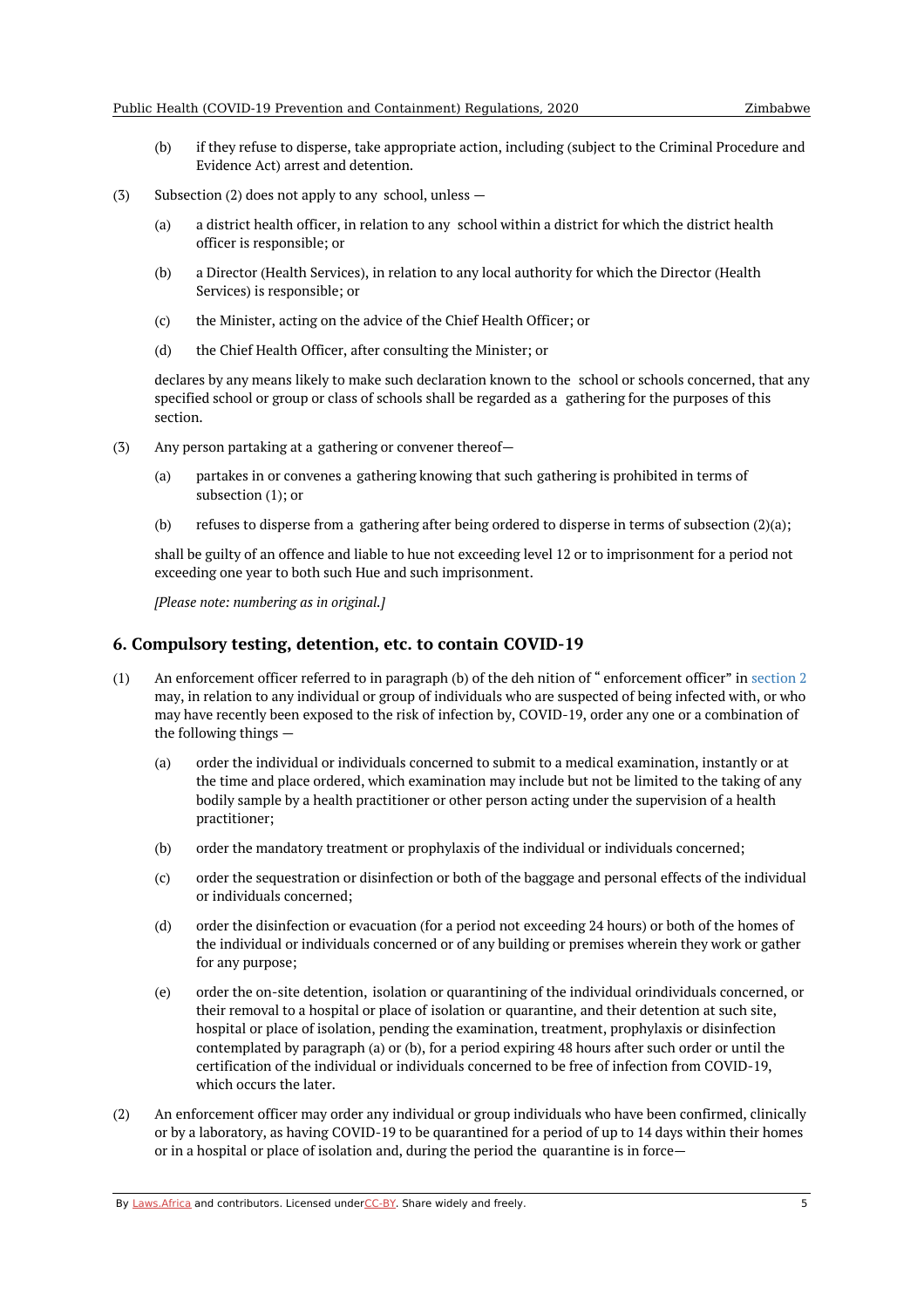- (a) to submit to further medical examination (including, but not limited to, the taking of any bodily sample by a health practitioner or other person acting under the supervision of a health practitioner);
- (b) to be admitted or removed to a hospital or place of isolation;
- (c) to undergo mandatory treatment or prophylaxis.
- (3) Orders made under subsection (1) or  $(2)$  –
	- (a) shall be communicated by any means (verbal, written, broadcast or electronic) likely to make them known to the persons affected by them;
	- (b) that provide for the detention, isolation or quarantine of any individual or group of individuals must make reasonable provision for the individual or individuals concerned—
		- (i) to have access to or be provided with basic necessities to enable them to maintainan acceptable standard of nutrition and hygiene;
		- (ii) to be released temporarily from such detention, isolation or quarantine under specified conditions with the knowledge or consent of an enforcement officer;
	- (c) shall be enforced, as needed, with the assistance of persons referred to in paragraph (a) of the definition of "enforcement officer" in [section](#page-3-3) 2;
	- (d) shall be recorded and authenticated by the enforcement officers who issued them, and be kept for a period of at least twelve months in the event that they are required for the purposes of any audit or judicial proceedings.
- (4) Any person who—
	- (a) disobeys an order made under subsection (1) or (2); or
	- (b) having been ordered to be detained, isolated or quarantined in any place, removes himself or herself from such detention, isolation or quarantine without the knowledge or consent of an enforcement officer, or contrary to any conditions specified for any temporary release from such detention, isolation or quarantine;

shall be guilty of an offence and liable to fine not exceeding level 12 or to imprisonment for a period not exceeding one year to both such fine and such imprisonment.

(5) Any person who escapes from any place of detention, isolation or quarantine may be arrested without warrant.

#### <span id="page-5-0"></span>**7. Places of quarantine and isolation**

- (1) The Minister may identify or approve sites to be used as isolation and quarantine facilities for the temporary confinement and treatment of individuals or groups of individuals who are suspected of being infected with, or who may have recently been exposed to the risk of infection by, or who have been confirmed as having COVID-19.
- (2) The Minister shall as soon as practicable specify the sites identified or approved under subsection (1) by general notice in the *Gazette*.

## <span id="page-5-1"></span>**7A. Special provision for Part IIIB exempted persons under SI 83 of [2020](https://africanlii.org/akn/zw/act/si/2020/83)**

- (1) This section has effect during the period that the declaration of a formidable epidemic disuse under these regulations is in force, notwithstanding the expiry of the national lockdown under the Public Health (COVID-19 Prevention, Containment and Treatment) (National Lockdown) Order, 2020, published in Statutory [Instrument](https://africanlii.org/akn/zw/act/si/2020/83) 83 of 2020 (hereinafter called the "lockdown order").
- (2) Any term to which a definition is or has been assigned by the lockdown order shall have the same meaning

By [Laws.Africa](https://edit.laws.africa/widgets/pdf-attribution) and contributors. Licensed und[erCC-B](https://edit.laws.africa/widgets/pdf-cc-by)Y. Share widely and freely.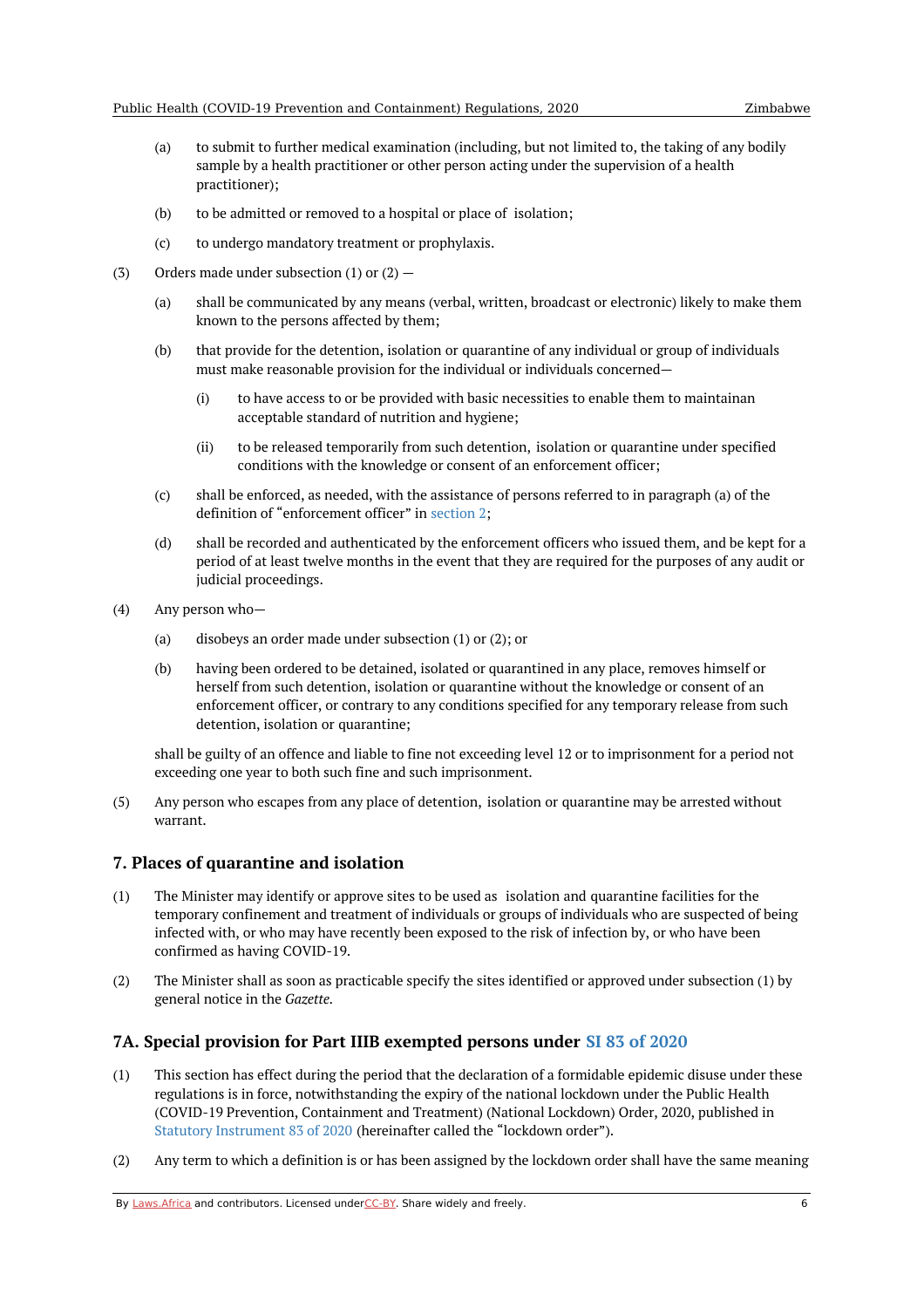when used in this section.

- (3) Within 14 working days of resuming work for the first time since the 7th May, 2020, Part IIIB exempted persons (including employers of such persons) must cause themselves and their employees to be screened and tested for the COVID-19 disease, whether by use of the rapid results diagnostic test or other test approved by the Minister of Health, and (in the case of employers of Part IIIB exempted persons) to keep in custody for the period during which the declaration of a formidable epidemic disease is in force under these regulations documentary proof that such screening and testing has taken place in relation to each individual subjected to the test.
- (4) Every employer or operator in a business or industry in the formal commercial and industrial sector is deemed for the purpose of subsection (3) to have opened on the day after the promulgation of the Public Health (COVID-19 Prevention, Containment and Treatment) (National Lockdown) (Amendment) Order, 2020 (No. 7), unless the employer or operator in question proves to the satisfaction of an enforcement officer that the business or industry opened on a later day, in which event the employer or operator in question is afforded a period of 14 days from such opening to comply with subsection (3).
- (5) Enforcement officers may (by further order of the Minister notified in writing to the enforcement officers or by General Notice in the *Gazette* or in such manner as the Minister thinks necessary for bringing it to the attention of all persons who, in his or her opinion, ought to have notice thereof) require every person referred to in subsection (3) who has undergone screening and testing as mandated by that subsection to again submit to such screening and testing at intervals of not less than 30 working days from the last time such screening and testing took place, and this section shall apply to such re-screening and re-testing.
- (6) Employers of the persons referred to in subsection (3) may arrange with enforcement officers for the testing contemplated by subsection (3) or (5) to take place at an agreed time at the workplace or at any other place agreed between them, for which purpose they may contact the Ministry of Health Call Centre or the Ministry of Information Call Centre.
- (7) Persons deemed or purporting to be employers or employees of, or engaged in, an essential service for the purpose of Part IIIB of the lockdown order shall comply with any direction of an enforcement officer—
	- (a) to submit to screening and testing for the COVID-19 disease;
	- (b) at all times to observe the social distancing rule at the workplace, to avoid physical contact with each other, to wear protective masks and to make available for use by employees and other persons hand sanitising liquid;
	- (c) to disperse and return home where any business or industry is not found to be a formal business or industry.
- (8) An owner, employer or operator of a business in the formal commercial and industrial sector exempted by Part IIIB of the lockdown order shall ensure that its employees shall, on entry to the workplace, have their hands sanitised and their temperatures checked.
- (9) An enforcement officer shall at any time during normal working hours have the right of access to any land or premises where Part IIIB exempted persons are present or employed—
	- (a) to demand that the documentary proof referred to in subsection (3) be exhibited to him or her showing that the Part IIIB exempted persons concerned have undergone the screening and testing required by that subsection (in the case of a business or industry that has been open for more than fourteen working days);
	- (b) where the proof mentioned in paragraph (a) is not exhibited to the enforcement officer-
		- (i) order the business or industry employing the Part IIIB exempted persons to be closed and the persons thereat to disperse within the hour; and
		- (ii) notify in writing the employer concerned or the person in charge at the workplace that the business or industry is not to reopen unless and until all the Part IIIB exempted persons concerned are screened and tested for the COVID-19 disease and the documentary proof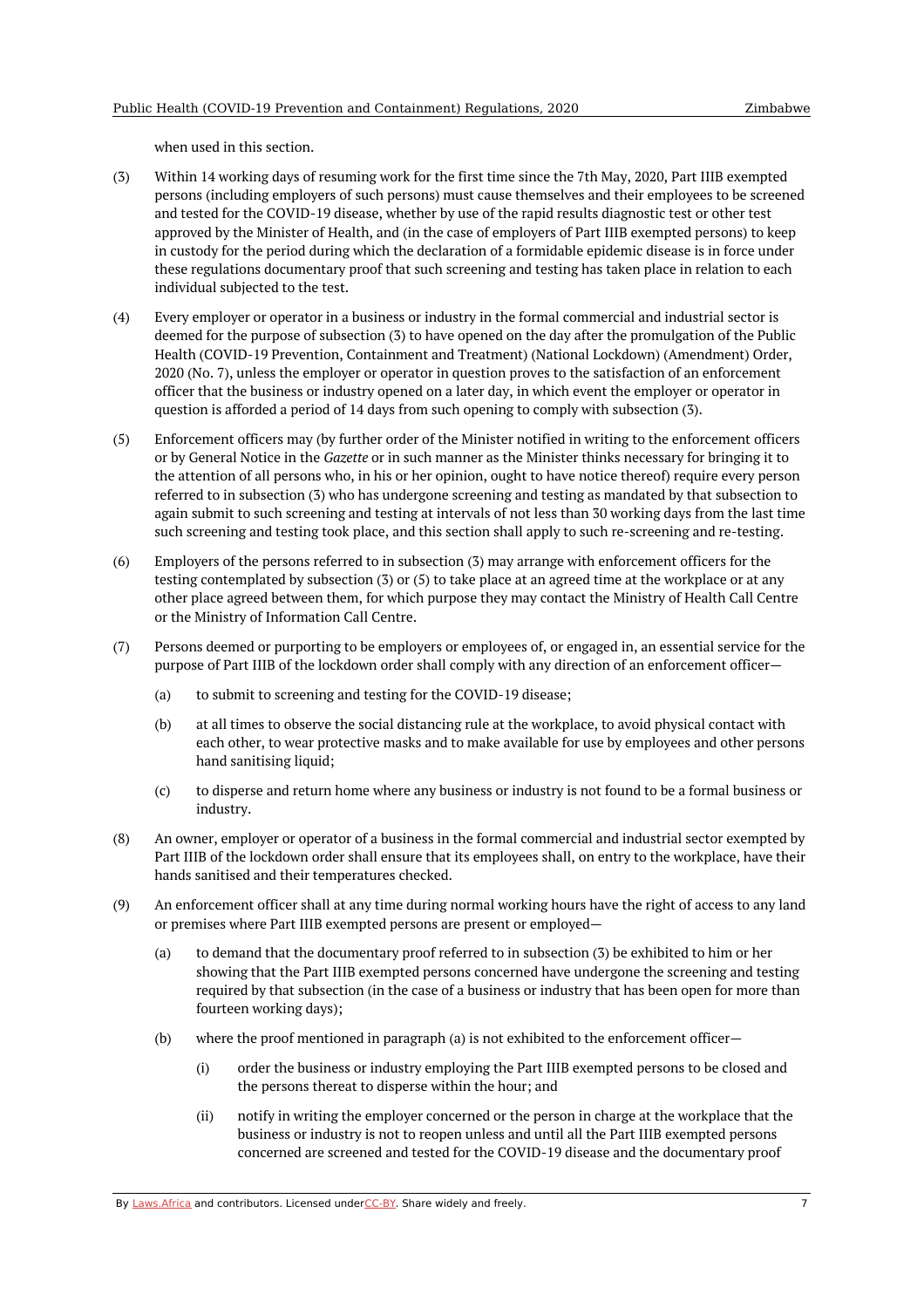required by this section is kept for exhibition to an enforcement officer;

- (c) to ensure that the appropriate provisions of this section are otherwise being complied with.
- (10) Any—
	- (a) person who fails to comply with subsection (8) or with an order of an enforcement officer given under this section, or who hinders or obstructs an enforcement officer from having the access referred to in subsection (9), shall be guilty of an offence and liable to a fine not exceeding level 12 or to imprisonment for a period not exceeding one year to both such fine and such imprisonment; or
	- (b) employer or operator in a business or industry in the formal commercial and industrial sector who, having re-opened for business after being ordered to close under subsection (9)(b)(i), fails to screen and test themselves and their employees for the COVID-19 disease, or fails to exhibit to an enforcement officer on demand the documentary proof referred to in subsection (2) showing that such screening and testing has taken place;

shall be guilty of an offence and liable to fine not exceeding level 12 or to imprisonment for a period not exceeding one year to both such fine and such imprisonment.

- (11) While the lockdown order is in force, prosecutions for contraventions of this section that are identical to those contained in Part IIIB of the lockdown order shall be charged in terms of that order.
- (12) In this section "Part IIIB exempted persons" means persons deemed to be engaged in an essential service by virtue of Part IIIB of the lockdown order.

*[section 7A inserted by section 2 of Statutory [Instrument](https://africanlii.org/akn/zw/act/si/2020/103) 103 of 2020]*

#### <span id="page-7-0"></span>**8. Ministerial orders**

- (1) In pursuance of the object of these regulations the Minister may (in consultation with the President, and in conformity with any directions the President may give) by orders published in the *Gazette*—
	- (a) impose restrictions of public traffic and of the movements of persons by means of curfews in any local authority;
	- (b) close schools or regulate and restrict school attendance in any local authority;
	- (c) close places of worship and restrict gatherings or meetings for the purpose of public worship in any local authority;
	- (d) regulate, restrict or, where deemed necessary, close in any local authority any place or places of public entertainment, recreation or amusement, or where intoxicating liquor is sold by retail, and regulate or restrict, or, where deemed necessary, prohibit the convening, holding or attending of entertainments, assemblies, meetings or other public gatherings of less than one hundred persons;
	- (e) direct the making of inquiries into the cause of death of any person, apart from any inquiry by a magistrate under any other enactment;
	- (f) order, when deemed necessary, post-mortem examinations or exhumations;
	- (g) prohibit in special circumstances the burial of any dead body in any local authority except on a ccitilicate by a medical officer appointed to grant such ccrtilicates or after compliance with any other specified conditions;
	- (h) regulate the mode of disposal, the times and places of burial of dead bodies and the manner of conducting removals and burials thereof in any local authority;
	- (i) regulate and restrict and, if deemed necessary, prohibit the removal of merchandise or any article or thing into, out of or within any in any local authority or specified or defined area;
	- (j) facilitate the provision of disinfecting plant and equipment, and the disinfection or, where

By [Laws.Africa](https://edit.laws.africa/widgets/pdf-attribution) and contributors. Licensed und[erCC-B](https://edit.laws.africa/widgets/pdf-cc-by)Y. Share widely and freely. **8** 8